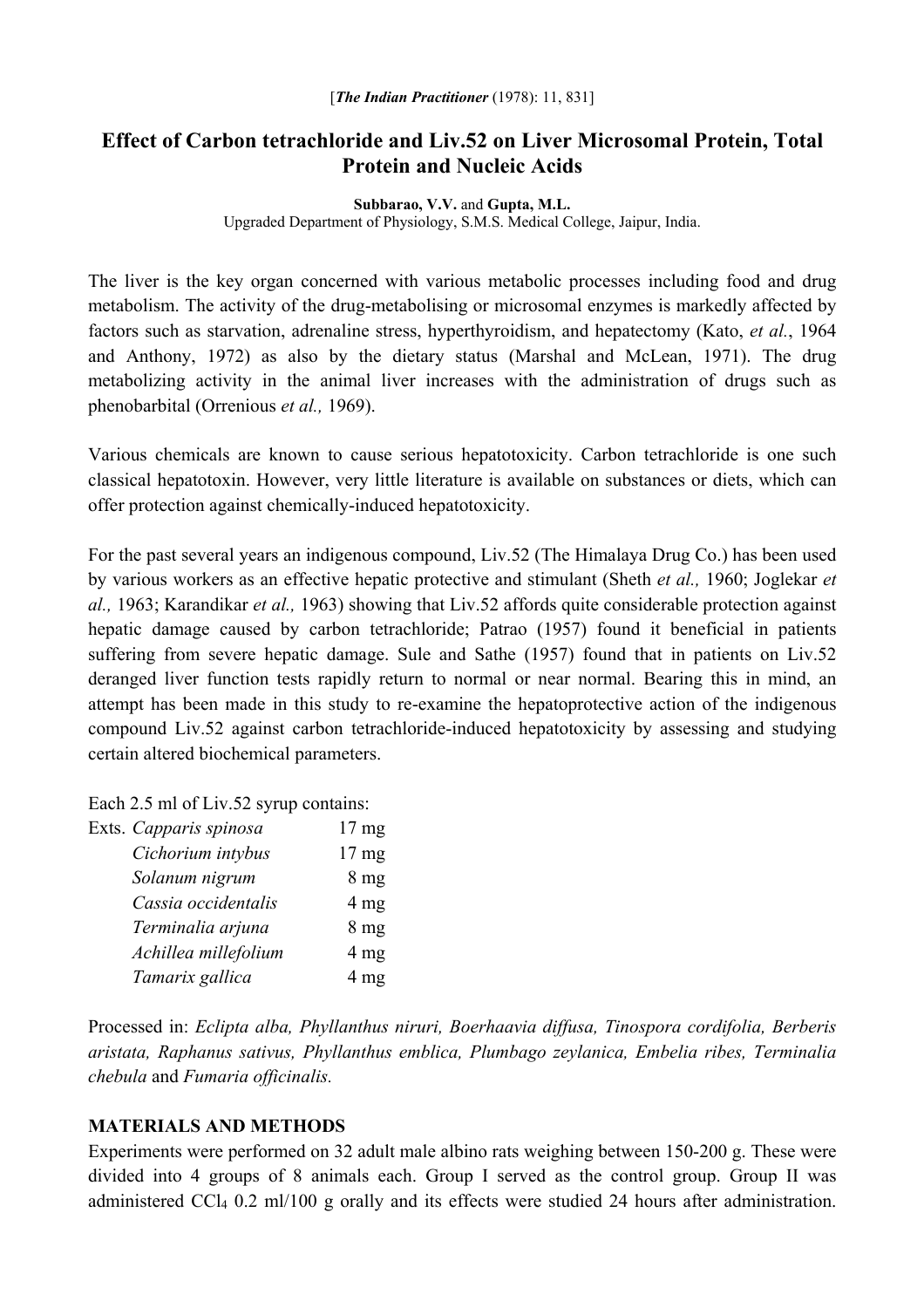Group III was pre-treated with Liv.52 syrup 5 ml daily for 5 days prior to the administration of CCl<sub>4</sub> 0.2 ml/100 g and again a similar dose of Liv.52 syrup after the challenge. The pre- and posttreatment effects with Liv.52 and the challenge with  $CCl<sub>4</sub>$  were studied 24 hours after the administration of the last dose. The animals in Group IV were orally fed 5 ml of Liv.52 syrup for 6 days prior to studying its effects. At the end of the study period, all the animals were killed by decapitation and their livers were immediately chilled in ice.

The following investigations were carried out:

1. Liver proteins – Total and microsomal.

Liver microsomal protein (9000 x g supernatant fraction) was estimated using the biuret method (Layne, 1957).

2. The nucleic acids were estimated following the method of Schmidthannahauser and Scheider (Glick, 1967). The acid soluble materials were removed with 5% trichloroacetic acid and the lipids by an ethanol-ether mixture. The deoxyribonucleic acid (DNA) was separated from the proteins by using 5% hot perchloric acid and then estimated by diphenylamine reaction of Burton (1956) at 600 $\mu$ . The ribonucleic acid (RNA) was estimated by Ceriotti's orcinol reaction at 657µ (Ceriotti, 1955).

| Table 1                                                       |     |                                           |                              |                          |                            |  |
|---------------------------------------------------------------|-----|-------------------------------------------|------------------------------|--------------------------|----------------------------|--|
| Experiment                                                    |     | <b>Total RNA</b><br>$mg/100$ g net weight | <b>Total DNA</b><br>mg/100 g | Total protein<br>g/100 g | Microsomal protein<br>mg/g |  |
| Control                                                       | (8) | $781.7 \pm 7.48$                          | $302.0 \pm 3.58$             | $19.6 \pm 0.54$          | $155.9 \pm 2.58$           |  |
| CCl <sub>4</sub>                                              | (8) | $763.4 \pm 3.38$<br>p<0.01                | $301.4 \pm 3.18$<br>NS.      | $15.9 \pm 0.56$<br>NS    | $98.4 \pm 4.40$<br>p<0.01  |  |
| $CCl_4 + Liv.52$                                              | (8) | $770.2 \pm 4.56$<br>NS                    | $305.1 \pm 4.81$<br>NS.      | $18.2 \pm 0.63$<br>NS.   | $144.6 \pm 4.20$<br>NS.    |  |
| Liv.52                                                        | (8) | $780.7 \pm 2.38$<br>NS                    | $307.9 \pm 3.47$<br>NS.      | $20.1 \pm 0.78$<br>NS.   | $158.1 \pm 7.88$<br>NS.    |  |
| Number in parentheses denotes the number of animals $\pm$ SE. |     |                                           |                              |                          |                            |  |

### **RESULTS**

From Table 1, it is seen that CCl<sub>4</sub> administration significantly reduces liver microsomal protein and RNA but total protein and DNA remain practically unaltered.

Treatment of animals with Liv.52, 5 days prior to the challenge with  $CCl<sub>4</sub>$  and once after the challenge prevents this reduction in ribosomal protein and RNA seen after the administration of CCl<sub>4</sub> alone.

Liv.52 by itself does not cause an alteration in these parameters but it significantly protects against the damaging effects of CCl4.

## **DISCUSSION**

Carbon tetrachloride administration is used as a standard laboratory procedure to cause hepatic damage and to evaluate the effect of protective agents. In the present study, CCl<sub>4</sub> decreased the hepatic RNA as well as microsomal protein. Thus, the effect of CCl<sub>4</sub> may primarily be on the RNA